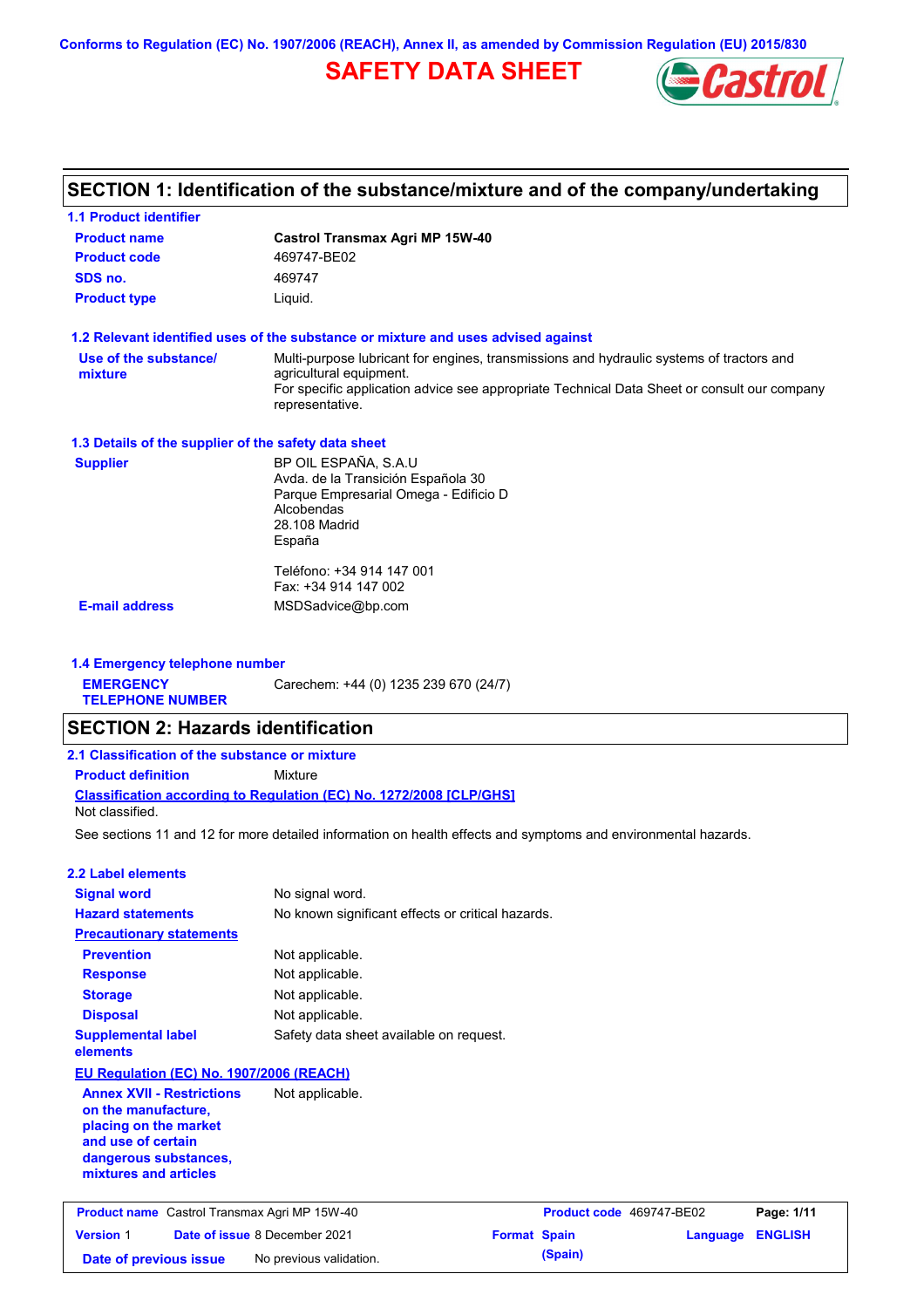## **SECTION 2: Hazards identification**

| <b>Special packaging requirements</b>                                                                                    |                                                                                                                                                                                                                                                                                                                                                                                                                                                                                                                                                                                                                                               |
|--------------------------------------------------------------------------------------------------------------------------|-----------------------------------------------------------------------------------------------------------------------------------------------------------------------------------------------------------------------------------------------------------------------------------------------------------------------------------------------------------------------------------------------------------------------------------------------------------------------------------------------------------------------------------------------------------------------------------------------------------------------------------------------|
| <b>Containers to be fitted</b><br>with child-resistant<br>fastenings                                                     | Not applicable.                                                                                                                                                                                                                                                                                                                                                                                                                                                                                                                                                                                                                               |
| <b>Tactile warning of danger</b>                                                                                         | Not applicable.                                                                                                                                                                                                                                                                                                                                                                                                                                                                                                                                                                                                                               |
| 2.3 Other hazards                                                                                                        |                                                                                                                                                                                                                                                                                                                                                                                                                                                                                                                                                                                                                                               |
| <b>Results of PBT and vPvB</b><br>assessment                                                                             | Product does not meet the criteria for PBT or vPvB according to Regulation (EC) No. 1907/2006,<br>Annex XIII.                                                                                                                                                                                                                                                                                                                                                                                                                                                                                                                                 |
| <b>Product meets the criteria</b><br>for PBT or vPvB according<br>to Regulation (EC) No.<br><b>1907/2006, Annex XIII</b> | This mixture does not contain any substances that are assessed to be a PBT or a vPvB.                                                                                                                                                                                                                                                                                                                                                                                                                                                                                                                                                         |
| Other hazards which do<br>not result in classification                                                                   | Defatting to the skin.<br><b>USED ENGINE OILS</b><br>Used engine oil may contain hazardous components which have the potential to cause skin<br>cancer.<br>See Toxicological Information, section 11 of this Safety Data Sheet.<br>Note: High Pressure Applications<br>Injections through the skin resulting from contact with the product at high pressure constitute a<br>major medical emergency.<br>See 'Notes to physician' under First-Aid Measures, Section 4 of this Safety Data Sheet.<br>Experimental data on one or more of the components has been used to determine all or part of<br>the hazard classification of this product. |

## **SECTION 3: Composition/information on ingredients**

| <b>Product definition</b><br>Highly refined base oil (IP 346 DMSO extract < 3%). Proprietary performance additives.              | Mixture                                                                                                    |   |                                                                           |             |
|----------------------------------------------------------------------------------------------------------------------------------|------------------------------------------------------------------------------------------------------------|---|---------------------------------------------------------------------------|-------------|
| <b>Product/ingredient</b><br>name                                                                                                | <b>Identifiers</b>                                                                                         | % | <b>Regulation (EC) No.</b><br>1272/2008 [CLP]                             | <b>Type</b> |
| Distillates (petroleum), hydrotreated<br>heavy paraffinic                                                                        | REACH #: 01-2119484627-25 $\geq$ 25 - $\leq$ 50<br>EC: 265-157-1<br>CAS: 64742-54-7<br>Index: 649-467-00-8 |   | Not classified.                                                           | $[2]$       |
| Distillates (petroleum), solvent-<br>dewaxed heavy paraffinic                                                                    | REACH #: 01-2119471299-27 ≥25 - ≤50<br>EC: 265-169-7<br>CAS: 64742-65-0<br>Index: 649-474-00-6             |   | Not classified.                                                           | $[2]$       |
| Distillates (petroleum), hydrotreated<br>heavy paraffinic                                                                        | REACH #: 01-2119484627-25 ≤3<br>EC: 265-157-1<br>CAS: 64742-54-7<br>Index: 649-467-00-8                    |   | Asp. Tox. 1, H304                                                         | [1] [2]     |
| Distillates (petroleum), solvent-<br>dewaxed heavy paraffinic                                                                    | REACH #: 01-2119471299-27 ≤3<br>EC: 265-169-7<br>CAS: 64742-65-0<br>Index: 649-474-00-6                    |   | Asp. Tox. 1, H304                                                         | [1] [2]     |
| Phosphorodithioic acid, mixed O,O-bis REACH #: 01-2119521201-61 ≤3<br>(2-ethylhexyl and iso-Bu and iso-Pr)<br>esters, zinc salts | EC: 288-917-4<br>CAS: 85940-28-9                                                                           |   | <b>Skin Irrit. 2, H315</b><br>Eye Dam. 1, H318<br>Aquatic Chronic 2, H411 | $[1]$       |

**See Section 16 for the full text of the H statements declared above.**

#### **Type**

**3.2 Mixtures**

[1] Substance classified with a health or environmental hazard

[2] Substance with a workplace exposure limit

[3] Substance meets the criteria for PBT according to Regulation (EC) No. 1907/2006, Annex XIII

[4] Substance meets the criteria for vPvB according to Regulation (EC) No. 1907/2006, Annex XIII

[5] Substance of equivalent concern

[6] Additional disclosure due to company policy

Occupational exposure limits, if available, are listed in Section 8.

|                        | <b>Product name</b> Castrol Transmax Agri MP 15W-40 |                     | <b>Product code</b> 469747-BE02 |                         | Page: 2/11 |
|------------------------|-----------------------------------------------------|---------------------|---------------------------------|-------------------------|------------|
| <b>Version 1</b>       | <b>Date of issue 8 December 2021</b>                | <b>Format Spain</b> |                                 | <b>Language ENGLISH</b> |            |
| Date of previous issue | No previous validation.                             |                     | (Spain)                         |                         |            |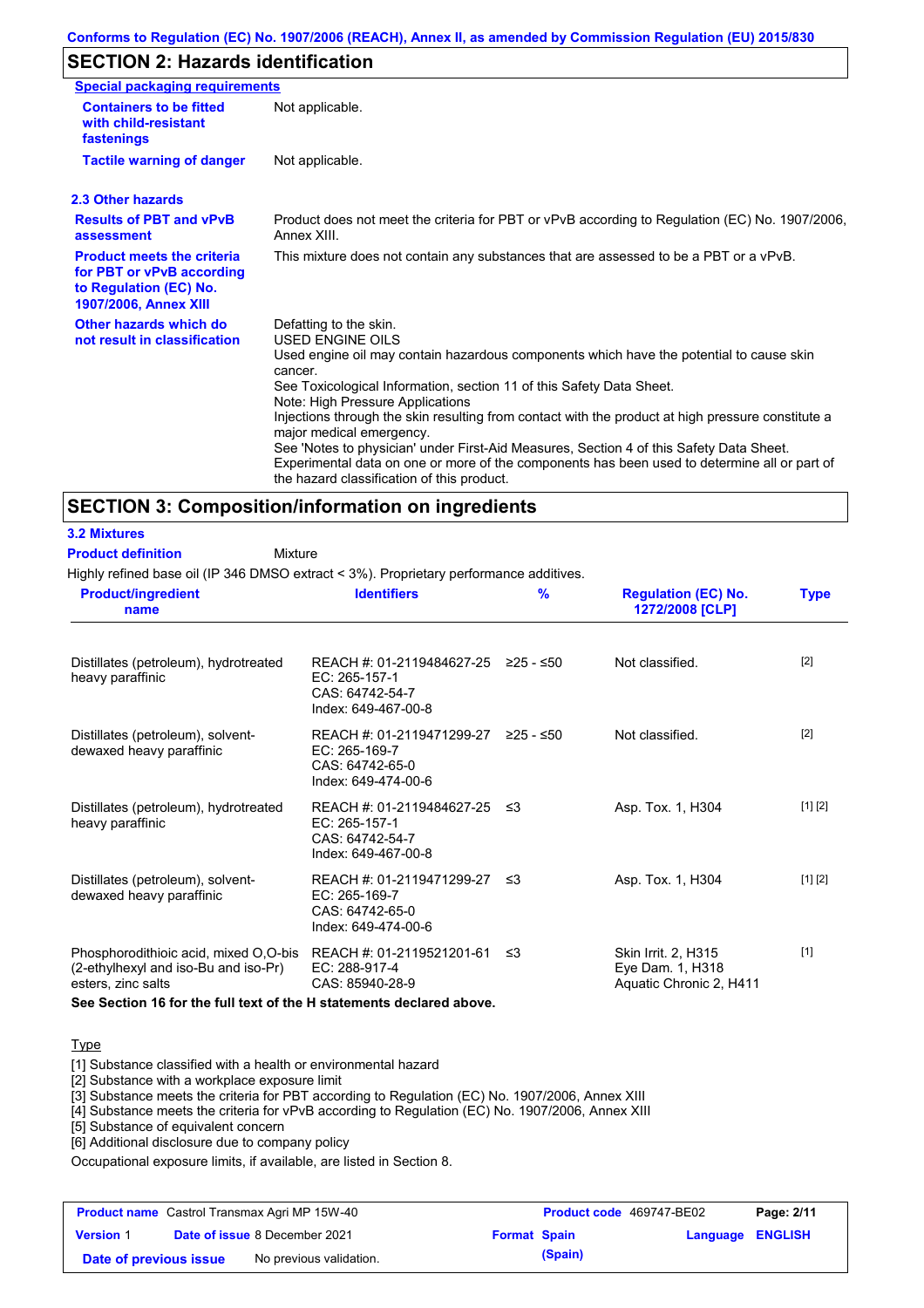### **SECTION 4: First aid measures**

| <b>4.1 Description of first aid measures</b> |                                                                                                                                                                                                                                         |
|----------------------------------------------|-----------------------------------------------------------------------------------------------------------------------------------------------------------------------------------------------------------------------------------------|
| <b>Eye contact</b>                           | In case of contact, immediately flush eyes with plenty of water for at least 15 minutes. Eyelids<br>should be held away from the eyeball to ensure thorough rinsing. Check for and remove any<br>contact lenses. Get medical attention. |
| <b>Skin contact</b>                          | Wash skin thoroughly with soap and water or use recognised skin cleanser. Remove<br>contaminated clothing and shoes. Wash clothing before reuse. Clean shoes thoroughly before<br>reuse. Get medical attention if irritation develops.  |
| <b>Inhalation</b>                            | If inhaled, remove to fresh air. Get medical attention if symptoms occur.                                                                                                                                                               |
| <b>Ingestion</b>                             | Do not induce vomiting unless directed to do so by medical personnel. Get medical attention if<br>symptoms occur.                                                                                                                       |
| <b>Protection of first-aiders</b>            | No action shall be taken involving any personal risk or without suitable training. It may be<br>dangerous to the person providing aid to give mouth-to-mouth resuscitation.                                                             |

#### **4.2 Most important symptoms and effects, both acute and delayed**

See Section 11 for more detailed information on health effects and symptoms.

| <b>Potential acute health effects</b> |                                                                                                                       |
|---------------------------------------|-----------------------------------------------------------------------------------------------------------------------|
| <b>Inhalation</b>                     | Vapour inhalation under ambient conditions is not normally a problem due to low vapour<br>pressure.                   |
| <b>Ingestion</b>                      | No known significant effects or critical hazards.                                                                     |
| <b>Skin contact</b>                   | Defatting to the skin. May cause skin dryness and irritation.                                                         |
| Eye contact                           | Not classified as an eye irritant. Based on data available for this or related materials.                             |
|                                       | Delayed and immediate effects as well as chronic effects from short and long-term exposure                            |
| <b>Inhalation</b>                     | Overexposure to the inhalation of airborne droplets or aerosols may cause irritation of the<br>respiratory tract.     |
| <b>Ingestion</b>                      | Ingestion of large quantities may cause nausea and diarrhoea.                                                         |
| <b>Skin contact</b>                   | Prolonged or repeated contact can defat the skin and lead to irritation and/or dermatitis.                            |
| <b>Eye contact</b>                    | Potential risk of transient stinging or redness if accidental eye contact occurs.                                     |
|                                       | 4.3 Indication of any immediate medical attention and special treatment needed                                        |
| <b>Notes to physician</b>             | Treatment should in general be symptomatic and directed to relieving any effects.<br>Noto: High Drogouro Applications |

Note: High Pressure Applications Injections through the skin resulting from contact with the product at high pressure constitute a major medical emergency. Injuries may not appear serious at first but within a few hours tissue becomes swollen, discoloured and extremely painful with extensive subcutaneous necrosis. Surgical exploration should be undertaken without delay. Thorough and extensive debridement of the wound and underlying tissue is necessary to minimise tissue loss and prevent or limit permanent damage. Note that high pressure may force the product considerable distances along tissue planes.

## **SECTION 5: Firefighting measures**

| 5.1 Extinguishing media                                   |                                                                                                                                                                                                                                                                                                                                                                   |
|-----------------------------------------------------------|-------------------------------------------------------------------------------------------------------------------------------------------------------------------------------------------------------------------------------------------------------------------------------------------------------------------------------------------------------------------|
| <b>Suitable extinguishing</b><br>media                    | In case of fire, use foam, dry chemical or carbon dioxide extinguisher or spray.                                                                                                                                                                                                                                                                                  |
| <b>Unsuitable extinguishing</b><br>media                  | Do not use water jet. The use of a water jet may cause the fire to spread by splashing the<br>burning product.                                                                                                                                                                                                                                                    |
| 5.2 Special hazards arising from the substance or mixture |                                                                                                                                                                                                                                                                                                                                                                   |
| <b>Hazards from the</b><br>substance or mixture           | In a fire or if heated, a pressure increase will occur and the container may burst.                                                                                                                                                                                                                                                                               |
| <b>Hazardous combustion</b><br>products                   | Combustion products may include the following:<br>carbon oxides (CO, CO <sub>2</sub> ) (carbon monoxide, carbon dioxide)                                                                                                                                                                                                                                          |
| 5.3 Advice for firefighters                               |                                                                                                                                                                                                                                                                                                                                                                   |
| <b>Special precautions for</b><br>fire-fighters           | No action shall be taken involving any personal risk or without suitable training. Promptly<br>isolate the scene by removing all persons from the vicinity of the incident if there is a fire.                                                                                                                                                                    |
| <b>Special protective</b><br>equipment for fire-fighters  | Fire-fighters should wear appropriate protective equipment and self-contained breathing<br>apparatus (SCBA) with a full face-piece operated in positive pressure mode. Clothing for fire-<br>fighters (including helmets, protective boots and gloves) conforming to European standard EN<br>469 will provide a basic level of protection for chemical incidents. |

|                        | <b>Product name</b> Castrol Transmax Agri MP 15W-40 |                     | <b>Product code</b> 469747-BE02 |                  | Page: 3/11 |
|------------------------|-----------------------------------------------------|---------------------|---------------------------------|------------------|------------|
| <b>Version 1</b>       | <b>Date of issue 8 December 2021</b>                | <b>Format Spain</b> |                                 | Language ENGLISH |            |
| Date of previous issue | No previous validation.                             |                     | (Spain)                         |                  |            |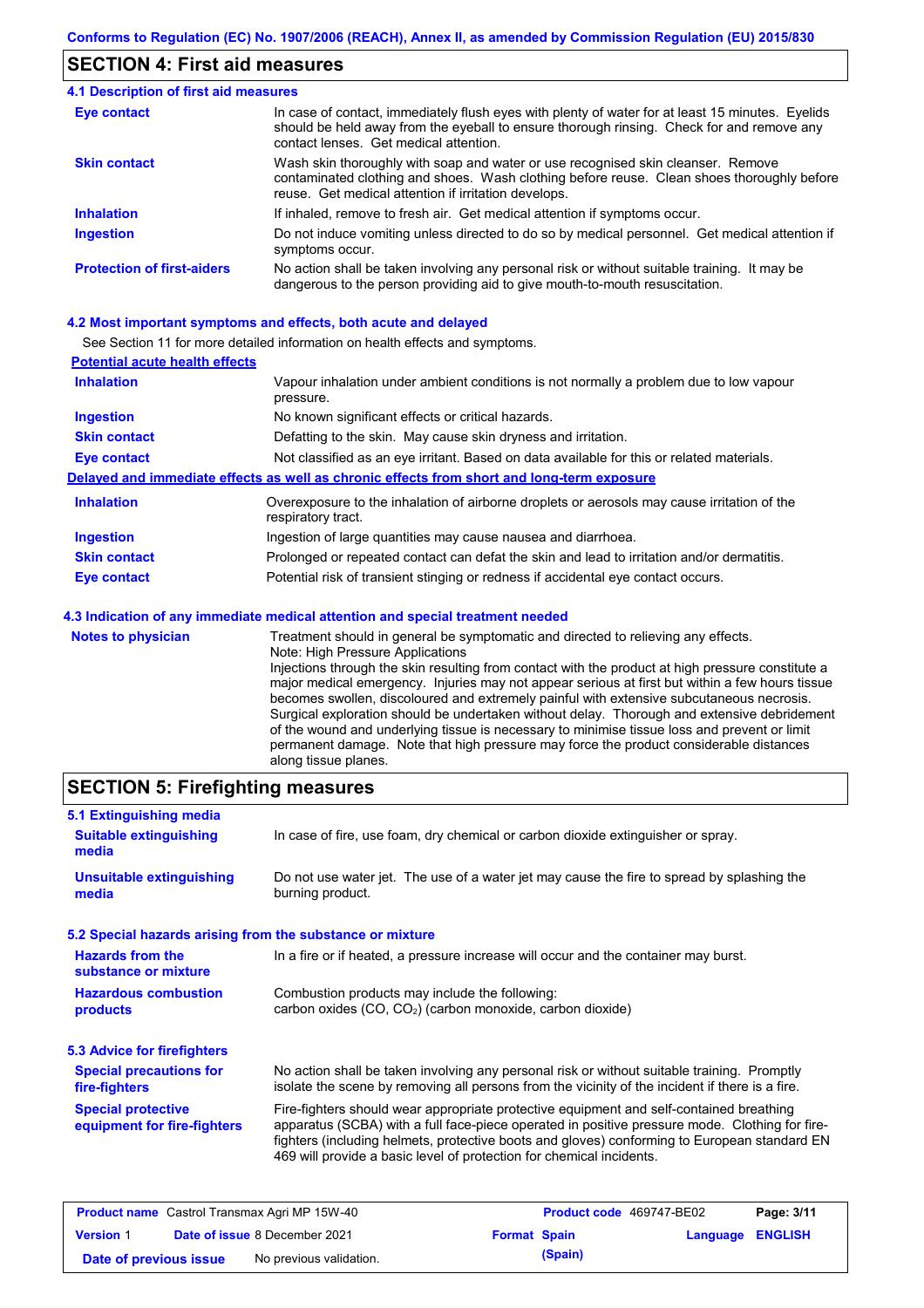## **SECTION 6: Accidental release measures**

|                                                          | 6.1 Personal precautions, protective equipment and emergency procedures                                                                                                                                                                                                                                                                                                                        |
|----------------------------------------------------------|------------------------------------------------------------------------------------------------------------------------------------------------------------------------------------------------------------------------------------------------------------------------------------------------------------------------------------------------------------------------------------------------|
| For non-emergency<br>personnel                           | No action shall be taken involving any personal risk or without suitable training. Evacuate<br>surrounding areas. Keep unnecessary and unprotected personnel from entering. Do not touch<br>or walk through spilt material. Floors may be slippery; use care to avoid falling. Put on<br>appropriate personal protective equipment.                                                            |
| For emergency responders                                 | Entry into a confined space or poorly ventilated area contaminated with vapour, mist or fume is<br>extremely hazardous without the correct respiratory protective equipment and a safe system of<br>work. Wear self-contained breathing apparatus. Wear a suitable chemical protective suit.<br>Chemical resistant boots. See also the information in "For non-emergency personnel".           |
| <b>6.2 Environmental</b><br>precautions                  | Avoid dispersal of spilt material and runoff and contact with soil, waterways, drains and sewers.<br>Inform the relevant authorities if the product has caused environmental pollution (sewers,<br>waterways, soil or air).                                                                                                                                                                    |
| 6.3 Methods and material for containment and cleaning up |                                                                                                                                                                                                                                                                                                                                                                                                |
| <b>Small spill</b>                                       | Stop leak if without risk. Move containers from spill area. Absorb with an inert material and<br>place in an appropriate waste disposal container. Dispose of via a licensed waste disposal<br>contractor.                                                                                                                                                                                     |
| <b>Large spill</b>                                       | Stop leak if without risk. Move containers from spill area. Prevent entry into sewers, water<br>courses, basements or confined areas. Contain and collect spillage with non-combustible,<br>absorbent material e.g. sand, earth, vermiculite or diatomaceous earth and place in container<br>for disposal according to local regulations. Dispose of via a licensed waste disposal contractor. |
| 6.4 Reference to other<br><b>sections</b>                | See Section 1 for emergency contact information.<br>See Section 5 for firefighting measures.<br>See Section 8 for information on appropriate personal protective equipment.<br>See Section 12 for environmental precautions.<br>See Section 13 for additional waste treatment information.                                                                                                     |

## **SECTION 7: Handling and storage**

### **7.1 Precautions for safe handling**

| <b>Protective measures</b>                                                           | Put on appropriate personal protective equipment.                                                                                                                                                                                                                                                                                                                                                                                                                                        |
|--------------------------------------------------------------------------------------|------------------------------------------------------------------------------------------------------------------------------------------------------------------------------------------------------------------------------------------------------------------------------------------------------------------------------------------------------------------------------------------------------------------------------------------------------------------------------------------|
| <b>Advice on general</b><br>occupational hygiene                                     | Eating, drinking and smoking should be prohibited in areas where this material is handled,<br>stored and processed. Wash thoroughly after handling. Remove contaminated clothing and<br>protective equipment before entering eating areas. See also Section 8 for additional<br>information on hygiene measures.                                                                                                                                                                         |
| <b>7.2 Conditions for safe</b><br>storage, including any<br><i>incompatibilities</i> | Store in accordance with local requiations. Store in a dry, cool and well-ventilated area, away<br>from incompatible materials (see Section 10). Keep away from heat and direct sunlight. Keep<br>container tightly closed and sealed until ready for use. Containers that have been opened must<br>be carefully resealed and kept upright to prevent leakage. Store and use only in equipment/<br>containers designed for use with this product. Do not store in unlabelled containers. |
| <b>Not suitable</b>                                                                  | Prolonged exposure to elevated temperature                                                                                                                                                                                                                                                                                                                                                                                                                                               |
| 7.3 Specific end use(s)                                                              |                                                                                                                                                                                                                                                                                                                                                                                                                                                                                          |
| <b>Recommendations</b>                                                               | See section 1.2 and Exposure scenarios in annex, if applicable.                                                                                                                                                                                                                                                                                                                                                                                                                          |

## **SECTION 8: Exposure controls/personal protection**

| <b>Occupational exposure limits</b>                          | No exposure limit value known.                                                                                                                                                                                   |
|--------------------------------------------------------------|------------------------------------------------------------------------------------------------------------------------------------------------------------------------------------------------------------------|
| <b>Product/ingredient name</b>                               | <b>Exposure limit values</b>                                                                                                                                                                                     |
| Distillates (petroleum), hydrotreated heavy paraffinic       | National institute of occupational safety and health (Spain).<br>TWA: 5 mg/m <sup>3</sup> 8 hours. Issued/Revised: 1/2008 Form: Mist<br>STEL: 10 mg/m <sup>3</sup> 15 minutes. Issued/Revised: 1/2008 Form: Mist |
| Distillates (petroleum), solvent-dewaxed heavy<br>paraffinic | National institute of occupational safety and health (Spain).                                                                                                                                                    |
|                                                              | TWA: 5 mg/m <sup>3</sup> 8 hours. Issued/Revised: 1/2008 Form: Mist<br>STEL: 10 mg/m <sup>3</sup> 15 minutes. Issued/Revised: 1/2008 Form: Mist                                                                  |
| Distillates (petroleum), hydrotreated heavy paraffinic       | National institute of occupational safety and health (Spain).<br>TWA: 5 mg/m <sup>3</sup> 8 hours. Issued/Revised: 1/2008 Form: Mist<br>STEL: 10 mg/m <sup>3</sup> 15 minutes. Issued/Revised: 1/2008 Form: Mist |
| Distillates (petroleum), solvent-dewaxed heavy               | National institute of occupational safety and health (Spain).                                                                                                                                                    |
| <b>Product name</b> Castrol Transmax Agri MP 15W-40          | Page: 4/11<br>Product code 469747-BE02                                                                                                                                                                           |
| <b>Version 1</b><br>Date of issue 8 December 2021            | <b>Format Spain</b><br><b>ENGLISH</b><br>Language                                                                                                                                                                |
| No previous validation.<br>Date of previous issue            | (Spain)                                                                                                                                                                                                          |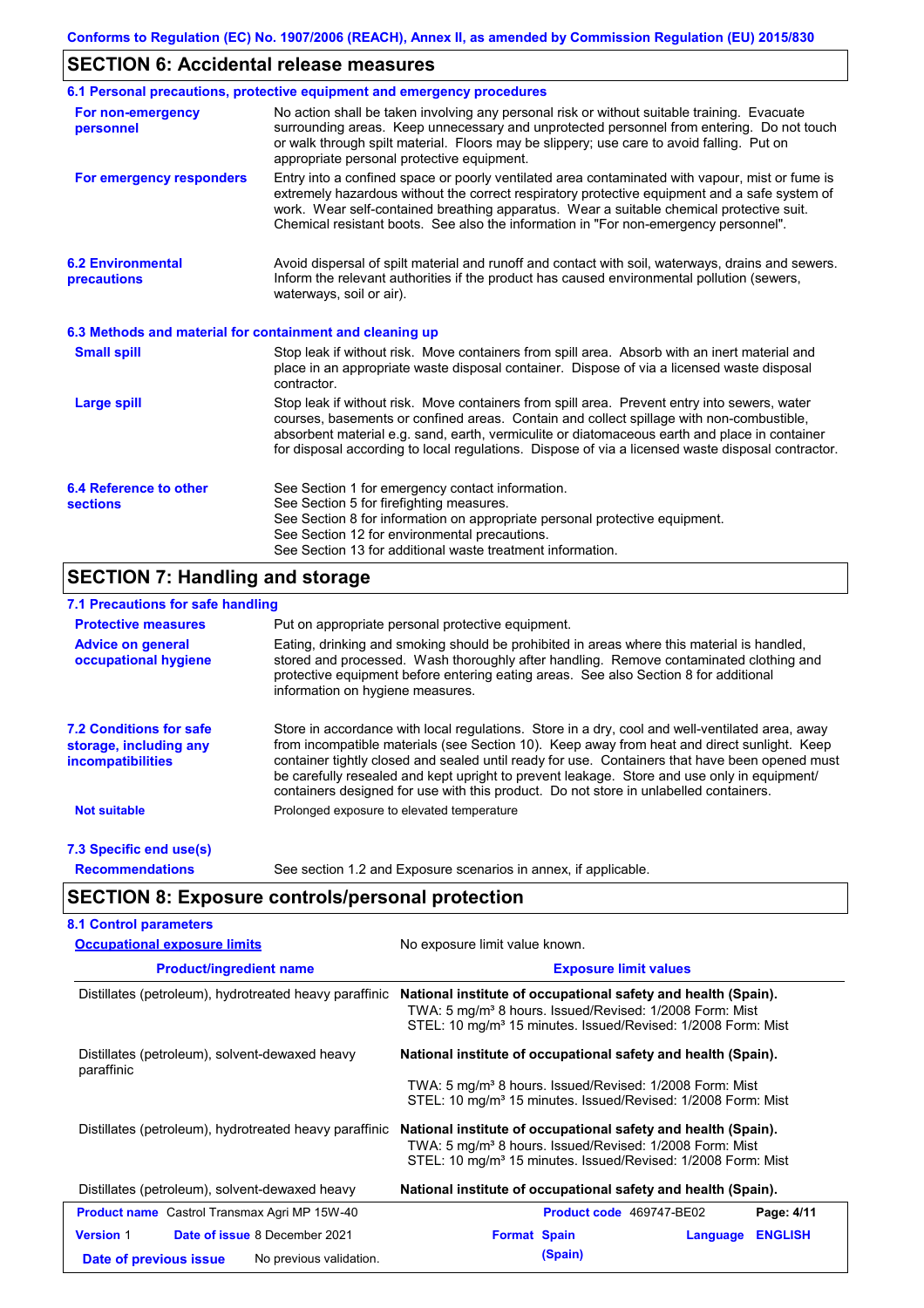### **SECTION 8: Exposure controls/personal protection**

| paraffinic |
|------------|
|------------|

 TWA: 5 mg/m³ 8 hours. Issued/Revised: 1/2008 Form: Mist STEL: 10 mg/m<sup>3</sup> 15 minutes. Issued/Revised: 1/2008 Form: Mist

Whilst specific OELs for certain components may be shown in this section, other components may be present in any mist, vapour or dust produced. Therefore, the specific OELs may not be applicable to the product as a whole and are provided for guidance only.

### **Recommended monitoring procedures**

If this product contains ingredients with exposure limits, personal, workplace atmosphere or biological monitoring may be required to determine the effectiveness of the ventilation or other control measures and/or the necessity to use respiratory protective equipment. Reference should be made to monitoring standards, such as the following: European Standard EN 689 (Workplace atmospheres - Guidance for the assessment of exposure by inhalation to chemical agents for comparison with limit values and measurement strategy) European Standard EN 14042 (Workplace atmospheres - Guide for the application and use of procedures for the assessment of exposure to chemical and biological agents) European Standard EN 482 (Workplace atmospheres - General requirements for the performance of procedures for the measurement of chemical agents) Reference to national guidance documents for methods for the determination of hazardous substances will also be required.

#### **Derived No Effect Level**

No DNELs/DMELs available.

#### **Predicted No Effect Concentration**

No PNECs available

| <b>8.2 Exposure controls</b>                        |                                                                                                                                                                                                                                                                                                                                                                                                                                                                                                                                                                                                                                                                                                                                                                                                                                                                                                                                                                                                         |                          |                  |            |
|-----------------------------------------------------|---------------------------------------------------------------------------------------------------------------------------------------------------------------------------------------------------------------------------------------------------------------------------------------------------------------------------------------------------------------------------------------------------------------------------------------------------------------------------------------------------------------------------------------------------------------------------------------------------------------------------------------------------------------------------------------------------------------------------------------------------------------------------------------------------------------------------------------------------------------------------------------------------------------------------------------------------------------------------------------------------------|--------------------------|------------------|------------|
| <b>Appropriate engineering</b><br><b>controls</b>   | Provide exhaust ventilation or other engineering controls to keep the relevant airborne<br>concentrations below their respective occupational exposure limits.<br>All activities involving chemicals should be assessed for their risks to health, to ensure<br>exposures are adequately controlled. Personal protective equipment should only be considered<br>after other forms of control measures (e.g. engineering controls) have been suitably evaluated.<br>Personal protective equipment should conform to appropriate standards, be suitable for use, be<br>kept in good condition and properly maintained.<br>Your supplier of personal protective equipment should be consulted for advice on selection and<br>appropriate standards. For further information contact your national organisation for standards.<br>The final choice of protective equipment will depend upon a risk assessment. It is important to<br>ensure that all items of personal protective equipment are compatible. |                          |                  |            |
| <b>Individual protection measures</b>               |                                                                                                                                                                                                                                                                                                                                                                                                                                                                                                                                                                                                                                                                                                                                                                                                                                                                                                                                                                                                         |                          |                  |            |
| <b>Hygiene measures</b>                             | Wash hands, forearms and face thoroughly after handling chemical products, before eating,<br>smoking and using the lavatory and at the end of the working period. Ensure that eyewash<br>stations and safety showers are close to the workstation location.                                                                                                                                                                                                                                                                                                                                                                                                                                                                                                                                                                                                                                                                                                                                             |                          |                  |            |
| <b>Respiratory protection</b>                       | In case of insufficient ventilation, wear suitable respiratory equipment.<br>The correct choice of respiratory protection depends upon the chemicals being handled, the<br>conditions of work and use, and the condition of the respiratory equipment. Safety procedures<br>should be developed for each intended application. Respiratory protection equipment should<br>therefore be chosen in consultation with the supplier/manufacturer and with a full assessment<br>of the working conditions.                                                                                                                                                                                                                                                                                                                                                                                                                                                                                                   |                          |                  |            |
| <b>Eye/face protection</b>                          | Safety glasses with side shields.                                                                                                                                                                                                                                                                                                                                                                                                                                                                                                                                                                                                                                                                                                                                                                                                                                                                                                                                                                       |                          |                  |            |
| <b>Skin protection</b>                              |                                                                                                                                                                                                                                                                                                                                                                                                                                                                                                                                                                                                                                                                                                                                                                                                                                                                                                                                                                                                         |                          |                  |            |
| <b>Hand protection</b>                              | <b>General Information:</b>                                                                                                                                                                                                                                                                                                                                                                                                                                                                                                                                                                                                                                                                                                                                                                                                                                                                                                                                                                             |                          |                  |            |
|                                                     | Because specific work environments and material handling practices vary, safety procedures<br>should be developed for each intended application. The correct choice of protective gloves<br>depends upon the chemicals being handled, and the conditions of work and use. Most gloves<br>provide protection for only a limited time before they must be discarded and replaced (even the<br>best chemically resistant gloves will break down after repeated chemical exposures).                                                                                                                                                                                                                                                                                                                                                                                                                                                                                                                        |                          |                  |            |
|                                                     | Gloves should be chosen in consultation with the supplier / manufacturer and taking account of<br>a full assessment of the working conditions.                                                                                                                                                                                                                                                                                                                                                                                                                                                                                                                                                                                                                                                                                                                                                                                                                                                          |                          |                  |            |
|                                                     | Recommended: Nitrile gloves.<br><b>Breakthrough time:</b>                                                                                                                                                                                                                                                                                                                                                                                                                                                                                                                                                                                                                                                                                                                                                                                                                                                                                                                                               |                          |                  |            |
|                                                     | Breakthrough time data are generated by glove manufacturers under laboratory test conditions<br>and represent how long a glove can be expected to provide effective permeation resistance. It<br>is important when following breakthrough time recommendations that actual workplace<br>conditions are taken into account. Always consult with your glove supplier for up-to-date<br>technical information on breakthrough times for the recommended glove type.<br>Our recommendations on the selection of gloves are as follows:                                                                                                                                                                                                                                                                                                                                                                                                                                                                      |                          |                  |            |
| <b>Product name</b> Castrol Transmax Agri MP 15W-40 |                                                                                                                                                                                                                                                                                                                                                                                                                                                                                                                                                                                                                                                                                                                                                                                                                                                                                                                                                                                                         | Product code 469747-BE02 |                  | Page: 5/11 |
| <b>Version 1</b>                                    | Date of issue 8 December 2021                                                                                                                                                                                                                                                                                                                                                                                                                                                                                                                                                                                                                                                                                                                                                                                                                                                                                                                                                                           | <b>Format Spain</b>      | Language ENGLISH |            |

**Date of previous issue** No previous validation. **(Spain)** (Spain)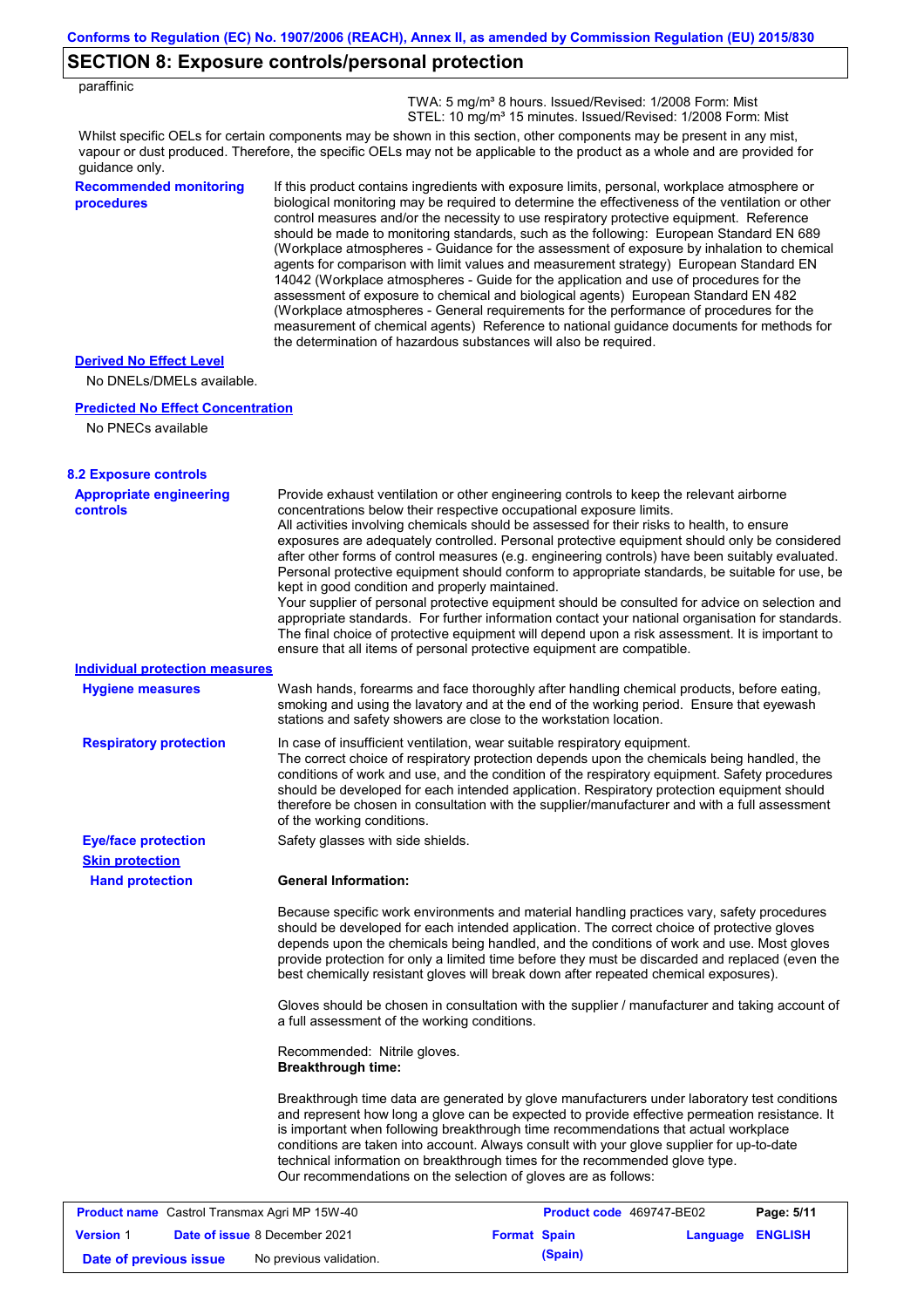## **SECTION 8: Exposure controls/personal protection**

Continuous contact:

|                                           | Gloves with a minimum breakthrough time of 240 minutes, or >480 minutes if suitable gloves<br>can be obtained.<br>If suitable gloves are not available to offer that level of protection, gloves with shorter<br>breakthrough times may be acceptable as long as appropriate glove maintenance and<br>replacement regimes are determined and adhered to.                                                                                                                                                                                                                                                                                                                              |
|-------------------------------------------|---------------------------------------------------------------------------------------------------------------------------------------------------------------------------------------------------------------------------------------------------------------------------------------------------------------------------------------------------------------------------------------------------------------------------------------------------------------------------------------------------------------------------------------------------------------------------------------------------------------------------------------------------------------------------------------|
|                                           | Short-term / splash protection:                                                                                                                                                                                                                                                                                                                                                                                                                                                                                                                                                                                                                                                       |
|                                           | Recommended breakthrough times as above.<br>It is recognised that for short-term, transient exposures, gloves with shorter breakthrough times<br>may commonly be used. Therefore, appropriate maintenance and replacement regimes must<br>be determined and rigorously followed.                                                                                                                                                                                                                                                                                                                                                                                                      |
|                                           | <b>Glove Thickness:</b>                                                                                                                                                                                                                                                                                                                                                                                                                                                                                                                                                                                                                                                               |
|                                           | For general applications, we recommend gloves with a thickness typically greater than 0.35 mm.                                                                                                                                                                                                                                                                                                                                                                                                                                                                                                                                                                                        |
|                                           | It should be emphasised that glove thickness is not necessarily a good predictor of glove<br>resistance to a specific chemical, as the permeation efficiency of the glove will be dependent<br>on the exact composition of the glove material. Therefore, glove selection should also be based<br>on consideration of the task requirements and knowledge of breakthrough times.<br>Glove thickness may also vary depending on the glove manufacturer, the glove type and the<br>glove model. Therefore, the manufacturers' technical data should always be taken into account<br>to ensure selection of the most appropriate glove for the task.                                     |
|                                           | Note: Depending on the activity being conducted, gloves of varying thickness may be required<br>for specific tasks. For example:                                                                                                                                                                                                                                                                                                                                                                                                                                                                                                                                                      |
|                                           | • Thinner gloves (down to 0.1 mm or less) may be required where a high degree of manual<br>dexterity is needed. However, these gloves are only likely to give short duration protection and<br>would normally be just for single use applications, then disposed of.                                                                                                                                                                                                                                                                                                                                                                                                                  |
|                                           | • Thicker gloves (up to 3 mm or more) may be required where there is a mechanical (as well<br>as a chemical) risk i.e. where there is abrasion or puncture potential.                                                                                                                                                                                                                                                                                                                                                                                                                                                                                                                 |
| <b>Skin and body</b>                      | Use of protective clothing is good industrial practice.<br>Personal protective equipment for the body should be selected based on the task being<br>performed and the risks involved and should be approved by a specialist before handling this<br>product.<br>Cotton or polyester/cotton overalls will only provide protection against light superficial<br>contamination that will not soak through to the skin. Overalls should be laundered on a regular<br>basis. When the risk of skin exposure is high (e.g. when cleaning up spillages or if there is a<br>risk of splashing) then chemical resistant aprons and/or impervious chemical suits and boots<br>will be required. |
| <b>Refer to standards:</b>                | Respiratory protection: EN 529<br>Gloves: EN 420, EN 374<br>Eye protection: EN 166<br>Filtering half-mask: EN 149<br>Filtering half-mask with valve: EN 405<br>Half-mask: EN 140 plus filter<br>Full-face mask: EN 136 plus filter<br>Particulate filters: EN 143<br>Gas/combined filters: EN 14387                                                                                                                                                                                                                                                                                                                                                                                   |
| <b>Environmental exposure</b><br>controls | Emissions from ventilation or work process equipment should be checked to ensure they<br>comply with the requirements of environmental protection legislation. In some cases, fume<br>scrubbers, filters or engineering modifications to the process equipment will be necessary to<br>reduce emissions to acceptable levels.                                                                                                                                                                                                                                                                                                                                                         |

## **SECTION 9: Physical and chemical properties**

The conditions of measurement of all properties are at standard temperature and pressure unless otherwise indicated.

### **9.1 Information on basic physical and chemical properties**

| <b>Appearance</b>      |                                                     |                                                   |
|------------------------|-----------------------------------------------------|---------------------------------------------------|
| <b>Physical state</b>  | Liquid.                                             |                                                   |
| <b>Colour</b>          | Amber. [Dark]                                       |                                                   |
| <b>Odour</b>           | Not available.                                      |                                                   |
|                        | <b>Product name</b> Castrol Transmax Agri MP 15W-40 | Product code 469747-BE02<br>Page: 6/11            |
| <b>Version 1</b>       | Date of issue 8 December 2021                       | <b>Format Spain</b><br><b>ENGLISH</b><br>Language |
| Date of previous issue | No previous validation.                             | (Spain)                                           |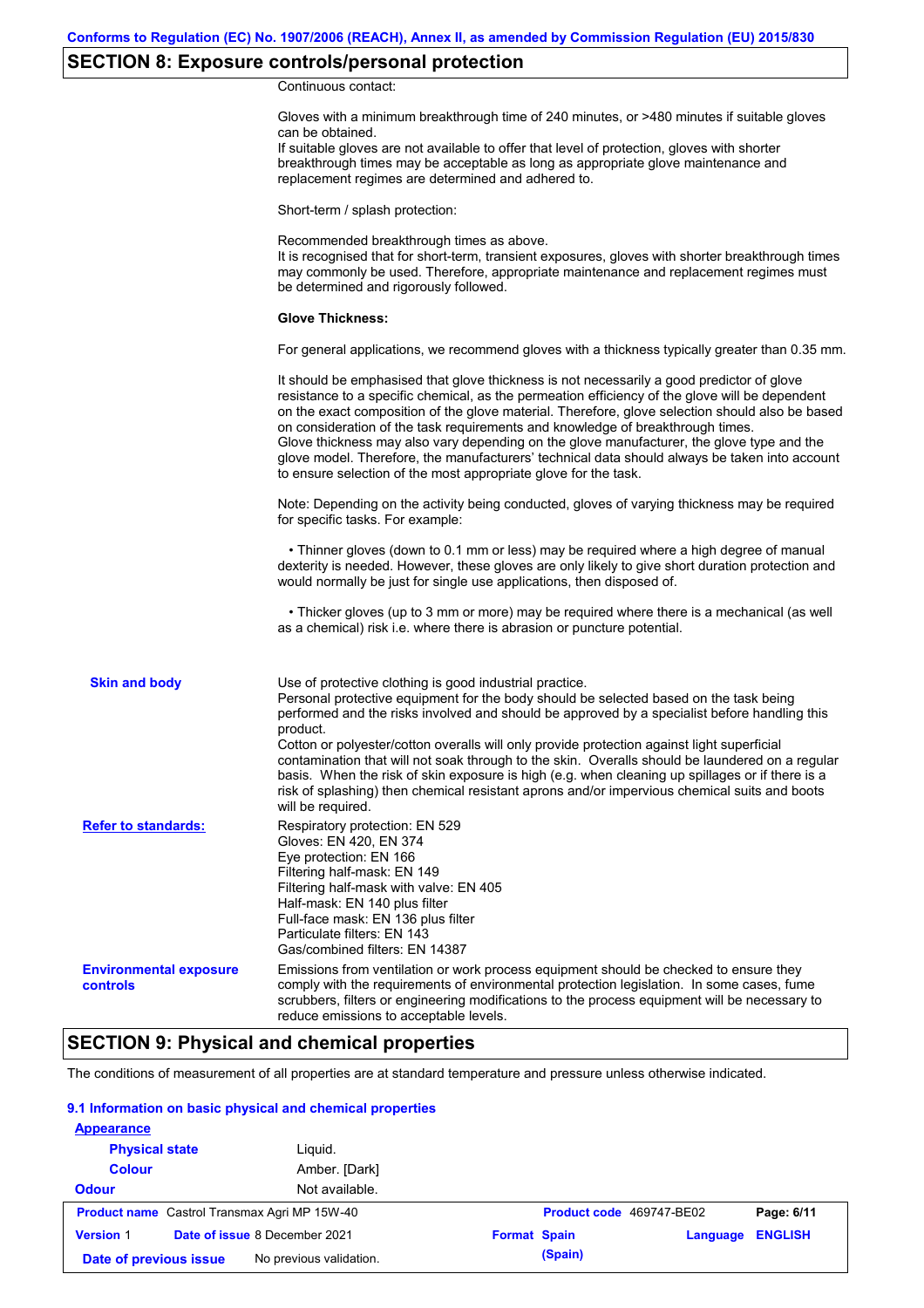## **SECTION 9: Physical and chemical properties**

| <b>Odour threshold</b>                                 | Not available.                        |
|--------------------------------------------------------|---------------------------------------|
| рH                                                     | Not applicable.                       |
| <b>Melting point/freezing point</b>                    | Not available.                        |
| Initial boiling point and boiling<br>range             | Not available.                        |
| <b>Pour point</b>                                      | -45 $^{\circ}$ C                      |
| <b>Flash point</b>                                     | Open cup: >200°C (>392°F) [Cleveland] |
| <b>Evaporation rate</b>                                | Not available.                        |
| <b>Flammability (solid, gas)</b>                       | Not available.                        |
| <b>Upper/lower flammability or</b><br>explosive limits | Not available.                        |

**Vapour pressure**

Not available.

|                                                   |                                                                                                              | Vapour Pressure at 20°C |         |                    | Vapour pressure at 50°C |     |               |
|---------------------------------------------------|--------------------------------------------------------------------------------------------------------------|-------------------------|---------|--------------------|-------------------------|-----|---------------|
|                                                   | Ingredient name mm Hg kPa                                                                                    |                         |         | <b>Method</b>      | mm<br>Hg                | kPa | <b>Method</b> |
|                                                   | Distillates (petroleum),<br>hydrotreated heavy<br>paraffinic                                                 | < 0.08                  | < 0.011 | <b>ASTM D 5191</b> |                         |     |               |
|                                                   | Distillates (petroleum),<br>solvent-dewaxed<br>heavy paraffinic                                              | < 0.08                  | < 0.011 | <b>ASTM D 5191</b> |                         |     |               |
|                                                   | Distillates (petroleum),<br>hydrotreated heavy<br>paraffinic                                                 | < 0.08                  | < 0.011 | <b>ASTM D 5191</b> |                         |     |               |
|                                                   | Distillates (petroleum),<br>solvent-dewaxed<br>heavy paraffinic                                              | < 0.08                  | < 0.011 | <b>ASTM D 5191</b> |                         |     |               |
|                                                   | Phosphorodithioic acid, 0<br>mixed O,O-bis<br>(2-ethylhexyl and iso-<br>Bu and iso-Pr) esters,<br>zinc salts |                         | 0       | EU A.4             |                         |     |               |
| <b>Vapour density</b>                             | Not available.                                                                                               |                         |         |                    |                         |     |               |
| <b>Relative density</b>                           | Not available.                                                                                               |                         |         |                    |                         |     |               |
| <b>Density</b>                                    | <1000 kg/m <sup>3</sup> (<1 g/cm <sup>3</sup> ) at 15°C                                                      |                         |         |                    |                         |     |               |
| <b>Solubility(ies)</b>                            | insoluble in water.                                                                                          |                         |         |                    |                         |     |               |
| <b>Partition coefficient: n-octanol/</b><br>water | Not applicable.                                                                                              |                         |         |                    |                         |     |               |
| <b>Auto-ignition temperature</b>                  | Not available.                                                                                               |                         |         |                    |                         |     |               |
| <b>Decomposition temperature</b>                  | Not available.                                                                                               |                         |         |                    |                         |     |               |
| <b>Viscosity</b>                                  | Kinematic: 95 mm <sup>2</sup> /s (95 cSt) at 40°C<br>Kinematic: 13.3 mm <sup>2</sup> /s (13.3 cSt) at 100°C  |                         |         |                    |                         |     |               |
| <b>Explosive properties</b>                       | Not available.                                                                                               |                         |         |                    |                         |     |               |
| <b>Oxidising properties</b>                       | Not available.                                                                                               |                         |         |                    |                         |     |               |
| <b>Particle characteristics</b>                   |                                                                                                              |                         |         |                    |                         |     |               |
| <b>Median particle size</b>                       | Not applicable.                                                                                              |                         |         |                    |                         |     |               |
|                                                   |                                                                                                              |                         |         |                    |                         |     |               |

**9.2 Other information**

No additional information.

## **SECTION 10: Stability and reactivity**

| <b>10.1 Reactivity</b>                                   | No specific test data available for this product. Refer to Conditions to avoid and Incompatible<br>materials for additional information.                                |                     |                                 |          |                |
|----------------------------------------------------------|-------------------------------------------------------------------------------------------------------------------------------------------------------------------------|---------------------|---------------------------------|----------|----------------|
| <b>10.2 Chemical stability</b>                           | The product is stable.                                                                                                                                                  |                     |                                 |          |                |
| <b>10.3 Possibility of</b><br>hazardous reactions        | Under normal conditions of storage and use, hazardous reactions will not occur.<br>Under normal conditions of storage and use, hazardous polymerisation will not occur. |                     |                                 |          |                |
| <b>10.4 Conditions to avoid</b>                          | Avoid all possible sources of ignition (spark or flame).                                                                                                                |                     |                                 |          |                |
| <b>Product name</b> Castrol Transmax Agri MP 15W-40      |                                                                                                                                                                         |                     | <b>Product code</b> 469747-BE02 |          | Page: 7/11     |
| <b>Version 1</b><br><b>Date of issue 8 December 2021</b> |                                                                                                                                                                         | <b>Format Spain</b> |                                 | Language | <b>ENGLISH</b> |
| Date of previous issue                                   | No previous validation.                                                                                                                                                 |                     | (Spain)                         |          |                |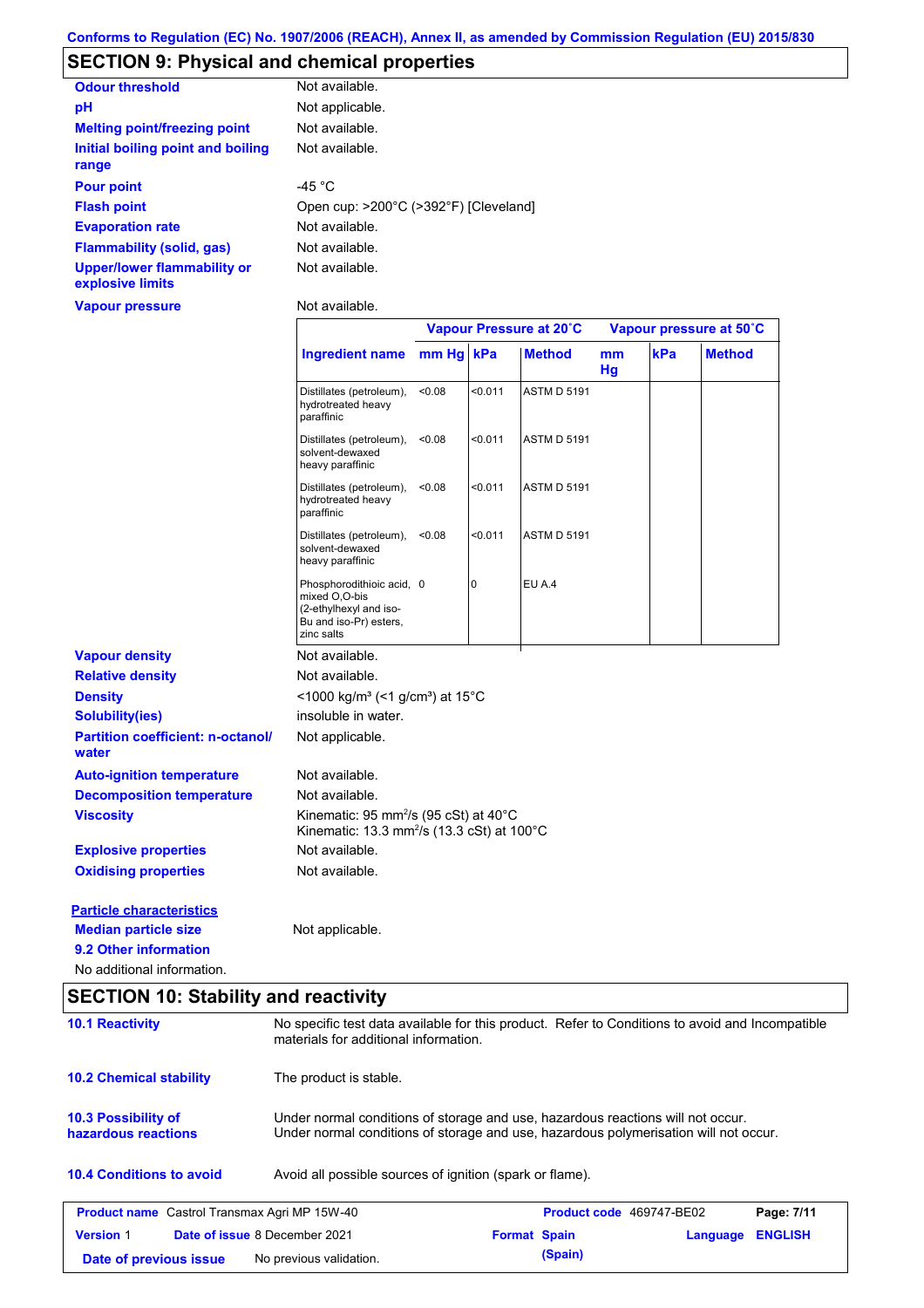| Conforms to Regulation (EC) No. 1907/2006 (REACH), Annex II, as amended by Commission Regulation (EU) 2015/830 |                                                                                                                                                                                                                                                                                                                                                                                                                 |  |  |  |
|----------------------------------------------------------------------------------------------------------------|-----------------------------------------------------------------------------------------------------------------------------------------------------------------------------------------------------------------------------------------------------------------------------------------------------------------------------------------------------------------------------------------------------------------|--|--|--|
| <b>SECTION 10: Stability and reactivity</b>                                                                    |                                                                                                                                                                                                                                                                                                                                                                                                                 |  |  |  |
|                                                                                                                |                                                                                                                                                                                                                                                                                                                                                                                                                 |  |  |  |
| 10.5 Incompatible materials                                                                                    | Reactive or incompatible with the following materials: oxidising materials.                                                                                                                                                                                                                                                                                                                                     |  |  |  |
| <b>10.6 Hazardous</b><br>decomposition products                                                                | Under normal conditions of storage and use, hazardous decomposition products should not be<br>produced.                                                                                                                                                                                                                                                                                                         |  |  |  |
| <b>SECTION 11: Toxicological information</b>                                                                   |                                                                                                                                                                                                                                                                                                                                                                                                                 |  |  |  |
| 11.1 Information on toxicological effects                                                                      |                                                                                                                                                                                                                                                                                                                                                                                                                 |  |  |  |
| <b>Acute toxicity estimates</b>                                                                                |                                                                                                                                                                                                                                                                                                                                                                                                                 |  |  |  |
| Not available.                                                                                                 |                                                                                                                                                                                                                                                                                                                                                                                                                 |  |  |  |
| <b>Information on likely</b><br>routes of exposure                                                             | Routes of entry anticipated: Dermal, Inhalation.                                                                                                                                                                                                                                                                                                                                                                |  |  |  |
| <b>Potential acute health effects</b>                                                                          |                                                                                                                                                                                                                                                                                                                                                                                                                 |  |  |  |
| <b>Inhalation</b>                                                                                              | Vapour inhalation under ambient conditions is not normally a problem due to low vapour<br>pressure.                                                                                                                                                                                                                                                                                                             |  |  |  |
| <b>Ingestion</b>                                                                                               | No known significant effects or critical hazards.                                                                                                                                                                                                                                                                                                                                                               |  |  |  |
| <b>Skin contact</b>                                                                                            | Defatting to the skin. May cause skin dryness and irritation.                                                                                                                                                                                                                                                                                                                                                   |  |  |  |
| <b>Eye contact</b>                                                                                             | Not classified as an eye irritant. Based on data available for this or related materials.                                                                                                                                                                                                                                                                                                                       |  |  |  |
|                                                                                                                | Symptoms related to the physical, chemical and toxicological characteristics                                                                                                                                                                                                                                                                                                                                    |  |  |  |
| <b>Inhalation</b>                                                                                              | May be harmful by inhalation if exposure to vapour, mists or fumes resulting from thermal<br>decomposition products occurs.                                                                                                                                                                                                                                                                                     |  |  |  |
| <b>Ingestion</b>                                                                                               | No specific data.                                                                                                                                                                                                                                                                                                                                                                                               |  |  |  |
| <b>Skin contact</b>                                                                                            | Adverse symptoms may include the following:<br>irritation<br>dryness<br>cracking                                                                                                                                                                                                                                                                                                                                |  |  |  |
| <b>Eye contact</b>                                                                                             | No specific data.                                                                                                                                                                                                                                                                                                                                                                                               |  |  |  |
|                                                                                                                | Delayed and immediate effects as well as chronic effects from short and long-term exposure                                                                                                                                                                                                                                                                                                                      |  |  |  |
| <b>Inhalation</b>                                                                                              | Overexposure to the inhalation of airborne droplets or aerosols may cause irritation of the<br>respiratory tract.                                                                                                                                                                                                                                                                                               |  |  |  |
| <b>Ingestion</b>                                                                                               | Ingestion of large quantities may cause nausea and diarrhoea.                                                                                                                                                                                                                                                                                                                                                   |  |  |  |
| <b>Skin contact</b>                                                                                            | Prolonged or repeated contact can defat the skin and lead to irritation and/or dermatitis.                                                                                                                                                                                                                                                                                                                      |  |  |  |
| <b>Eye contact</b>                                                                                             | Potential risk of transient stinging or redness if accidental eye contact occurs.                                                                                                                                                                                                                                                                                                                               |  |  |  |
| <b>Potential chronic health effects</b>                                                                        |                                                                                                                                                                                                                                                                                                                                                                                                                 |  |  |  |
| <b>General</b>                                                                                                 | <b>USED ENGINE OILS</b><br>Combustion products resulting from the operation of internal combustion engines contaminate<br>engine oils during use. Used engine oil may contain hazardous components which have the<br>potential to cause skin cancer. Frequent or prolonged contact with all types and makes of used<br>engine oil must therefore be avoided and a high standard of personal hygiene maintained. |  |  |  |
| <b>Carcinogenicity</b>                                                                                         | No known significant effects or critical hazards.                                                                                                                                                                                                                                                                                                                                                               |  |  |  |
| <b>Mutagenicity</b>                                                                                            | No known significant effects or critical hazards.                                                                                                                                                                                                                                                                                                                                                               |  |  |  |
| <b>Developmental effects</b>                                                                                   | No known significant effects or critical hazards.                                                                                                                                                                                                                                                                                                                                                               |  |  |  |
| <b>Fertility effects</b>                                                                                       | No known significant effects or critical hazards.                                                                                                                                                                                                                                                                                                                                                               |  |  |  |

## **SECTION 12: Ecological information**

### **12.1 Toxicity**

**Environmental hazards** Not classified as dangerous

### **12.2 Persistence and degradability**

Expected to be biodegradable.

### **12.3 Bioaccumulative potential**

This product is not expected to bioaccumulate through food chains in the environment.

| <b>12.4 Mobility in soil</b>                                  |                                                                      |
|---------------------------------------------------------------|----------------------------------------------------------------------|
| <b>Soil/water partition</b><br>coefficient (K <sub>oc</sub> ) | Not available.                                                       |
| <b>Mobility</b>                                               | Spillages may penetrate the soil causing ground water contamination. |

| <b>Product name</b> Castrol Transmax Agri MP 15W-40 |  |                                      | <b>Product code</b> 469747-BE02 | Page: 8/11 |                         |  |
|-----------------------------------------------------|--|--------------------------------------|---------------------------------|------------|-------------------------|--|
| <b>Version 1</b>                                    |  | <b>Date of issue 8 December 2021</b> | <b>Format Spain</b>             |            | <b>Language ENGLISH</b> |  |
| Date of previous issue                              |  | No previous validation.              |                                 | (Spain)    |                         |  |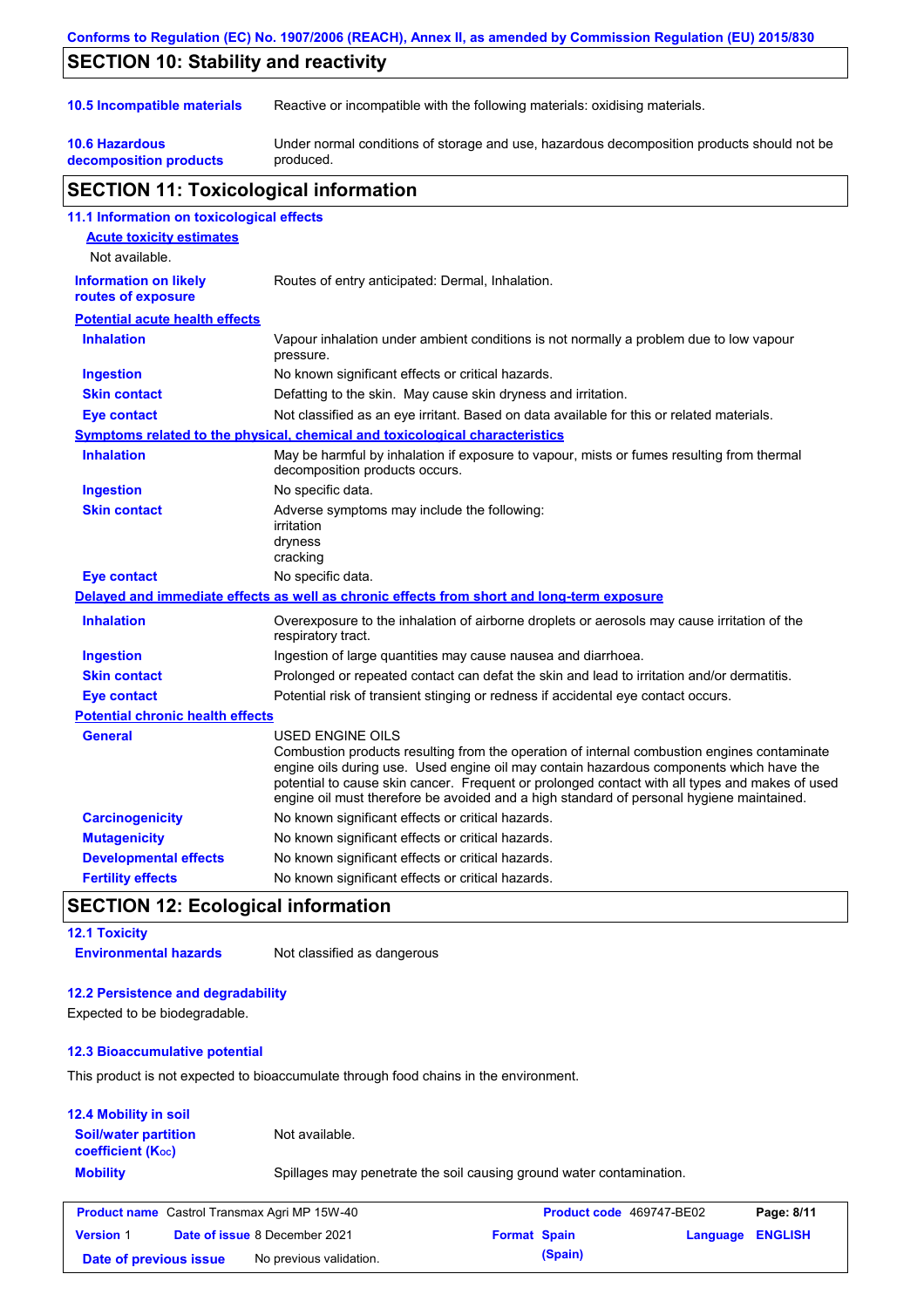### **SECTION 12: Ecological information**

### **12.5 Results of PBT and vPvB assessment**

Product does not meet the criteria for PBT or vPvB according to Regulation (EC) No. 1907/2006, Annex XIII.

### **12.6 Other adverse effects**

**Other ecological information**

Spills may form a film on water surfaces causing physical damage to organisms. Oxygen transfer could also be impaired.

## **SECTION 13: Disposal considerations**

| <b>13.1 Waste treatment methods</b> |                                                                                                                                                                      |
|-------------------------------------|----------------------------------------------------------------------------------------------------------------------------------------------------------------------|
| <b>Product</b>                      |                                                                                                                                                                      |
| <b>Methods of disposal</b>          | Where possible, arrange for product to be recycled. Dispose of via an authorised person/<br>licensed waste disposal contractor in accordance with local regulations. |
| <b>Hazardous waste</b>              | Yes.                                                                                                                                                                 |
| European waste catalogue (EWC)      |                                                                                                                                                                      |
| <b>Waste code</b>                   | <b>Waste designation</b>                                                                                                                                             |

13 02 05\* **mineral-based non-chlorinated engine, gear and lubricating oils** 

13 01 10<sup>\*</sup> https://wineral based non-chlorinated hydraulic oils

However, deviation from the intended use and/or the presence of any potential contaminants may require an alternative waste disposal code to be assigned by the end user.

#### **Packaging**

**Methods of disposal** Where possible, arrange for product to be recycled. Dispose of via an authorised person/ licensed waste disposal contractor in accordance with local regulations.

**Special precautions** This material and its container must be disposed of in a safe way. Care should be taken when handling emptied containers that have not been cleaned or rinsed out. Empty containers or liners may retain some product residues. Empty containers represent a fire hazard as they may contain flammable product residues and vapour. Never weld, solder or braze empty containers. Avoid dispersal of spilt material and runoff and contact with soil, waterways, drains and sewers. **References** Commission 2014/955/EU Directive 2008/98/EC

### **SECTION 14: Transport information**

|                                           | <b>ADR/RID</b> | <b>ADN</b>     | <b>IMDG</b>    | <b>IATA</b>    |
|-------------------------------------------|----------------|----------------|----------------|----------------|
| 14.1 UN number                            | Not regulated. | Not regulated. | Not regulated. | Not regulated. |
| 14.2 UN proper<br>shipping name           |                |                |                |                |
| <b>14.3 Transport</b><br>hazard class(es) |                |                |                |                |
| 14.4 Packing<br>group                     |                |                |                |                |
| 14.5<br><b>Environmental</b><br>hazards   | No.            | No.            | No.            | No.            |
| <b>Additional</b><br>information          |                |                |                |                |

**14.6 Special precautions for user** Not available.

**14.7 Transport in bulk according to IMO instruments**

Not available.

| <b>Product name</b> Castrol Transmax Agri MP 15W-40 |  |                                      | <b>Product code</b> 469747-BE02<br>Page: 9/11 |         |  |                         |
|-----------------------------------------------------|--|--------------------------------------|-----------------------------------------------|---------|--|-------------------------|
| <b>Version 1</b>                                    |  | <b>Date of issue 8 December 2021</b> | <b>Format Spain</b>                           |         |  | <b>Language ENGLISH</b> |
| Date of previous issue                              |  | No previous validation.              |                                               | (Spain) |  |                         |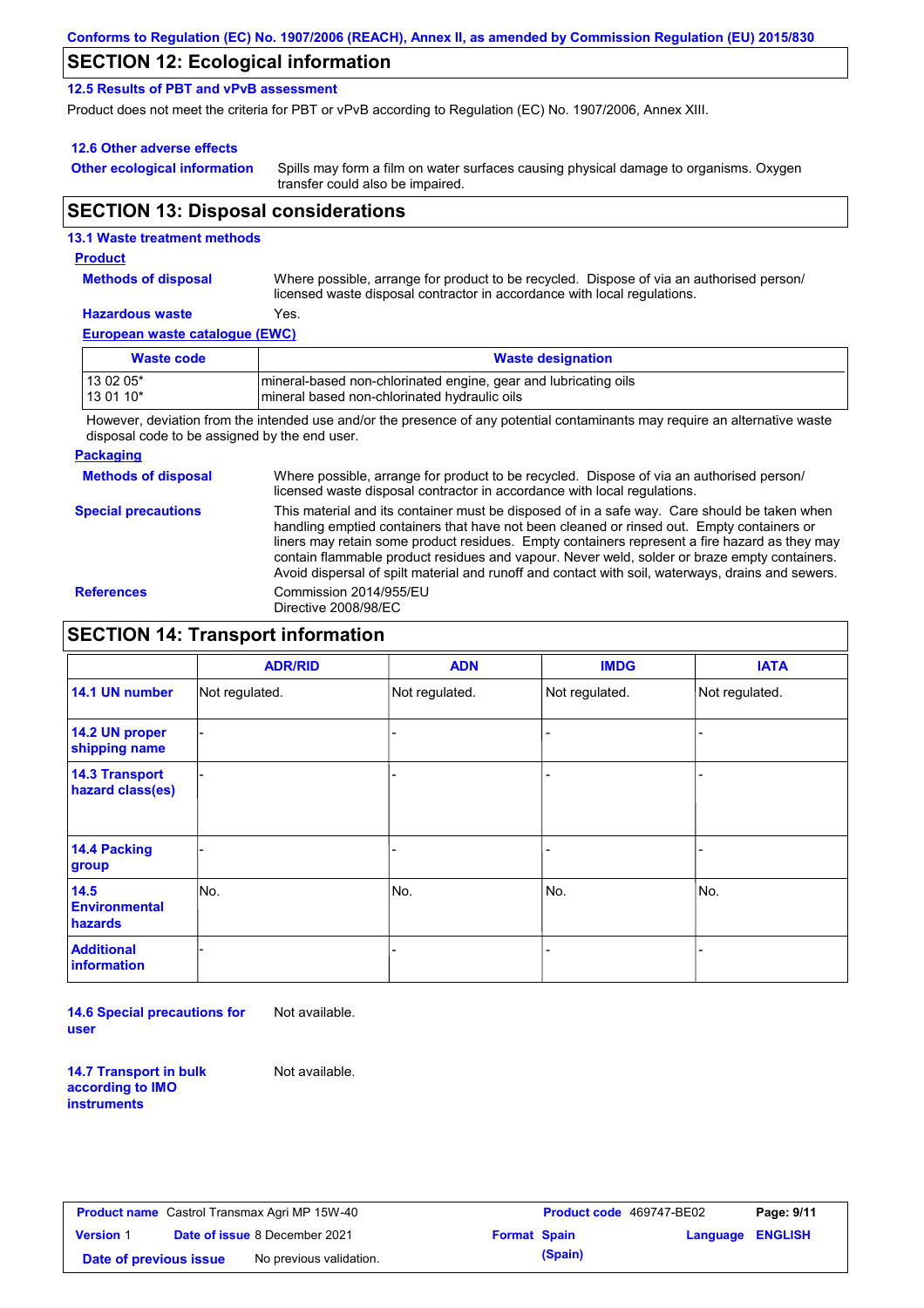## **SECTION 15: Regulatory information**

|                                                                 | 15.1 Safety, health and environmental regulations/legislation specific for the substance or mixture                                                                                       |
|-----------------------------------------------------------------|-------------------------------------------------------------------------------------------------------------------------------------------------------------------------------------------|
| EU Regulation (EC) No. 1907/2006 (REACH)                        |                                                                                                                                                                                           |
| <b>Annex XIV - List of substances subject to authorisation</b>  |                                                                                                                                                                                           |
| <b>Annex XIV</b>                                                |                                                                                                                                                                                           |
| None of the components are listed.                              |                                                                                                                                                                                           |
| <b>Substances of very high concern</b>                          |                                                                                                                                                                                           |
| None of the components are listed.                              |                                                                                                                                                                                           |
| EU Regulation (EC) No. 1907/2006 (REACH)                        |                                                                                                                                                                                           |
| <b>Annex XVII - Restrictions</b>                                | Not applicable.                                                                                                                                                                           |
| on the manufacture,<br>placing on the market                    |                                                                                                                                                                                           |
| and use of certain                                              |                                                                                                                                                                                           |
| dangerous substances,                                           |                                                                                                                                                                                           |
| mixtures and articles                                           |                                                                                                                                                                                           |
| <b>Other regulations</b>                                        |                                                                                                                                                                                           |
| <b>REACH Status</b>                                             | The company, as identified in Section 1, sells this product in the EU in compliance with the<br>current requirements of REACH.                                                            |
| <b>United States inventory</b><br>(TSCA 8b)                     | All components are active or exempted.                                                                                                                                                    |
| <b>Australia inventory (AIIC)</b>                               | All components are listed or exempted.                                                                                                                                                    |
| <b>Canada inventory</b>                                         | All components are listed or exempted.                                                                                                                                                    |
| <b>China inventory (IECSC)</b>                                  | All components are listed or exempted.                                                                                                                                                    |
| <b>Japan inventory (CSCL)</b>                                   | All components are listed or exempted.                                                                                                                                                    |
| <b>Korea inventory (KECI)</b>                                   | All components are listed or exempted.                                                                                                                                                    |
| <b>Philippines inventory</b><br>(PICCS)                         | All components are listed or exempted.                                                                                                                                                    |
| <b>Taiwan Chemical</b><br><b>Substances Inventory</b><br>(TCSI) | All components are listed or exempted.                                                                                                                                                    |
| Ozone depleting substances (1005/2009/EU)                       |                                                                                                                                                                                           |
| Not listed.                                                     |                                                                                                                                                                                           |
| Prior Informed Consent (PIC) (649/2012/EU)<br>Not listed.       |                                                                                                                                                                                           |
| <b>Persistent Organic Pollutants</b><br>Not listed.             |                                                                                                                                                                                           |
| <b>EU - Water framework directive - Priority substances</b>     |                                                                                                                                                                                           |
| None of the components are listed.                              |                                                                                                                                                                                           |
| <b>Seveso Directive</b>                                         |                                                                                                                                                                                           |
| This product is not controlled under the Seveso Directive.      |                                                                                                                                                                                           |
| <b>15.2 Chemical safety</b><br>assessment                       | A Chemical Safety Assessment has been carried out for one or more of the substances within<br>this mixture. A Chemical Safety Assessment has not been carried out for the mixture itself. |

# **SECTION 16: Other information**

| <b>Abbreviations and acronyms</b> | ADN = European Provisions concerning the International Carriage of Dangerous Goods by<br>Inland Waterway |
|-----------------------------------|----------------------------------------------------------------------------------------------------------|
|                                   | ADR = The European Agreement concerning the International Carriage of Dangerous Goods by                 |
|                                   | Road                                                                                                     |
|                                   | $ATE =$ Acute Toxicity Estimate                                                                          |
|                                   | <b>BCF</b> = Bioconcentration Factor                                                                     |
|                                   | CAS = Chemical Abstracts Service                                                                         |
|                                   | CLP = Classification, Labelling and Packaging Regulation [Regulation (EC) No. 1272/2008]                 |
|                                   | CSA = Chemical Safety Assessment                                                                         |
|                                   | CSR = Chemical Safety Report                                                                             |
|                                   | DMEL = Derived Minimal Effect Level                                                                      |
|                                   | DNEL = Derived No Effect Level                                                                           |
|                                   | EINECS = European Inventory of Existing Commercial chemical Substances                                   |
|                                   | ES = Exposure Scenario                                                                                   |

| <b>Product name</b> Castrol Transmax Agri MP 15W-40 |  |                                      | <b>Product code</b> 469747-BE02 |         | Page: 10/11             |  |
|-----------------------------------------------------|--|--------------------------------------|---------------------------------|---------|-------------------------|--|
| <b>Version 1</b>                                    |  | <b>Date of issue 8 December 2021</b> | <b>Format Spain</b>             |         | <b>Language ENGLISH</b> |  |
| Date of previous issue                              |  | No previous validation.              |                                 | (Spain) |                         |  |